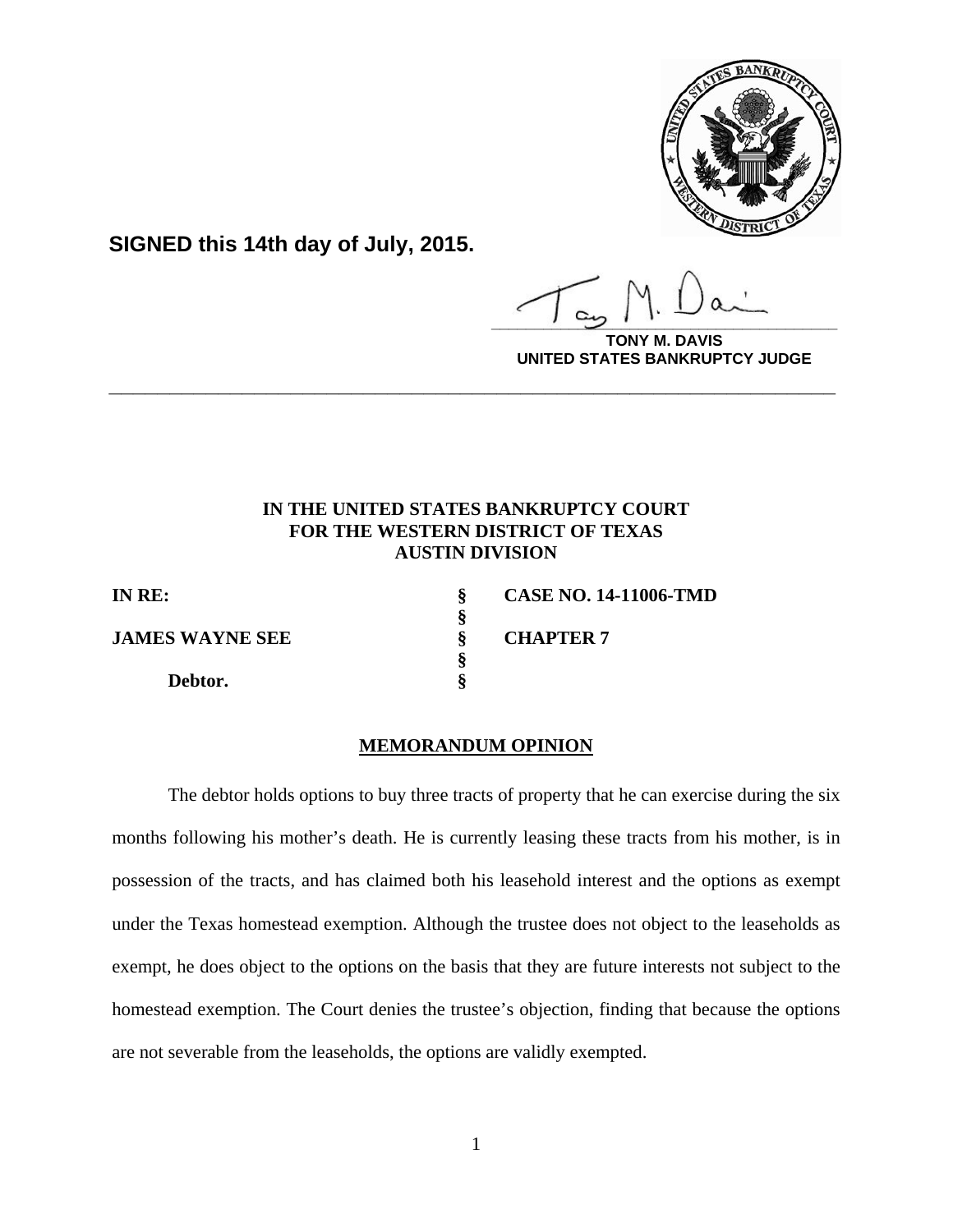## **I. BACKGROUND AND FACTS**

## **A. Prior proceedings**

This dispute between the trustee and the debtor arises from a settlement that resolved protracted and emotional litigation between family members that spanned two bankruptcy cases filed by the debtor, James See. James filed the first bankruptcy case in July of 2011 under chapter 7 of the Bankruptcy Code.<sup>1</sup> His mother, Vlasta See,<sup>2</sup> then filed an adversary proceeding accusing James of making false pretenses, or a false representation, or engaging in actual fraud. Based on these allegations, Vlasta asked the Court to declare that debt James owed to her should not be discharged in James' bankruptcy case.<sup>3</sup>

Shortly after Vlasta filed the adversary proceeding, the Court dismissed the main bankruptcy case because James failed to turn over his tax returns.<sup>4</sup> Although the main bankruptcy case was dismissed, the Court retained jurisdiction over the adversary proceeding and litigation continued. On the eve of trial, after almost a year and a half of intense litigation, the parties finally reached a settlement.<sup>5</sup> On December 3, 2013, the Court entered an agreed judgment that awarded Vlasta a non-dischargeable \$150,000 judgment against James.<sup>6</sup>

## **B. Proceedings in this case**

Six months later, James filed this case, also under chapter 7 of the Bankruptcy Code. Vlasta filed a new adversary proceeding in the second case seeking the same relief she sought in

 $^{1}$  *In re See*, No. 11-11770.

 $2$  As Vlasta See is incapacitated, her guardian and James' brother, Erwin See, filed the adversary proceeding on her behalf. *See v. See*, Adv. No. 11-01243, ECF 1. 3

Vlasta later amended her adversary complaint to address several other disputes with James. *See v. See*, Adv. No. 11-01243, ECF 198.<br>
<sup>4</sup> *In re See*, No. 11-11770, ECF 42.<br>
<sup>5</sup> *See v. See*, Adv. No. 11-01243, ECF 174.<br>
<sup>6</sup> *See v. See*, Adv. No. 11-01243, ECF 200.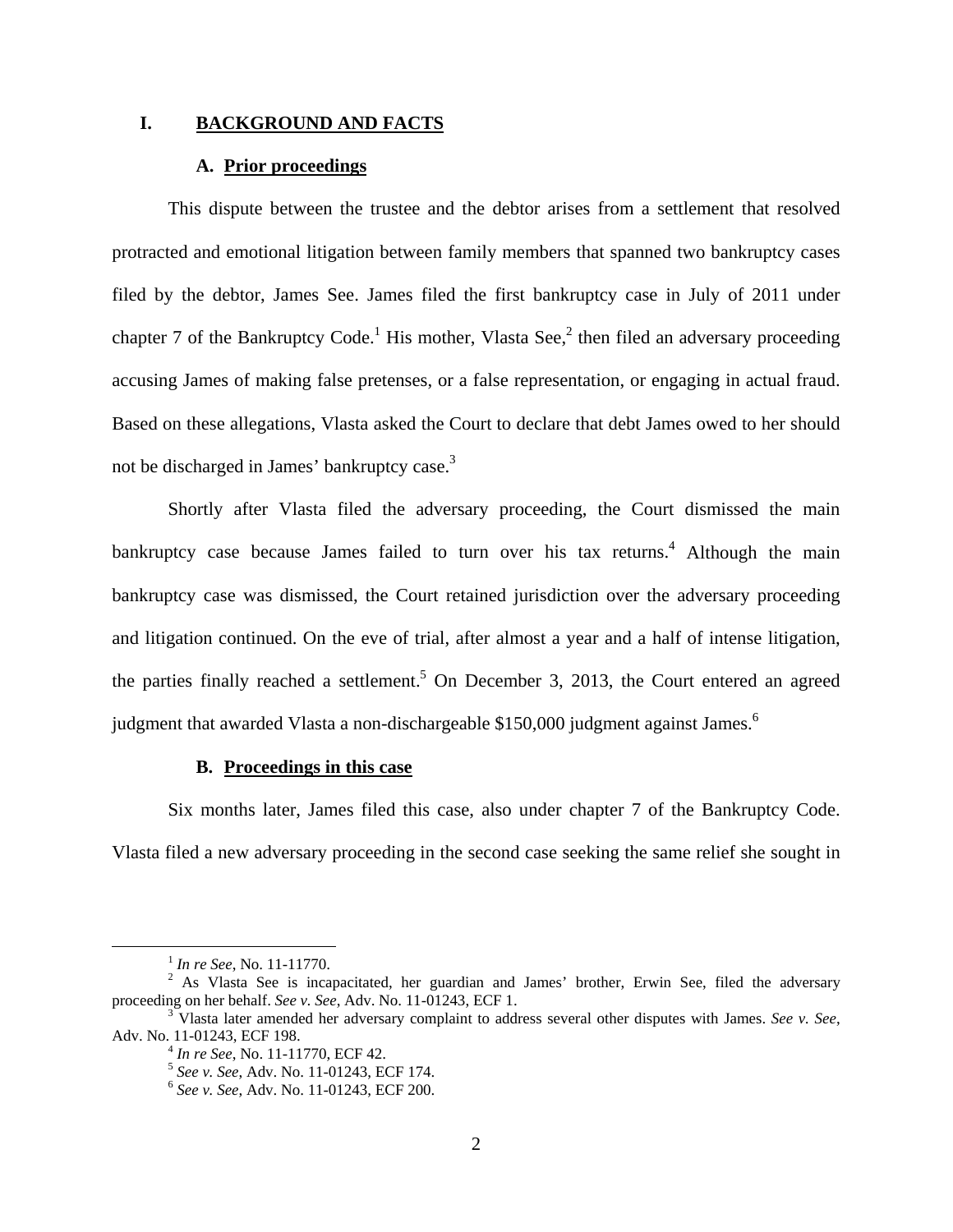the first case. The parties eventually submitted, and the Court approved, an agreed final judgment adopting the settlement agreed to in the first case.<sup>7</sup>

In addition to the discharge issues, this settlement addressed the property interests at issue here.<sup>8</sup> Specifically, attached to the settlement agreement are three leases and three options related to three separate pieces of property, and known to the parties as the Residence, the Home Place, and the Bottom Land.<sup>9</sup> The Residence comprises 2.3 acres and holds the house that, according to James' counsel, James has resided in since 1997. The Home Place comprises 38 acres of agricultural land that is adjacent to the Residence tract. The Bottom Land comprises 56 acres of agricultural land that is not adjacent to the Residence and Home Place tracts. James claimed a homestead exemption for his leasehold and option interests in all three of these tracts (collectively referred to as the "Properties").

The trustee filed an objection to James' exemption of the three options arguing that an option is a type of future interest, and that a future interest cannot support a homestead exemption claim.<sup>10</sup> The Court asked the parties to submit stipulations and further briefing, which they did.<sup>11</sup> In this briefing, James argued that the leases, which grant him present possessory interests in the tracts, are themselves exempt and cannot be severed from the options; thus the options are also exempt.12 Notably, the trustee did not object to the exemption of the leases. Nor did the trustee object to the fact that three separate properties are claimed under the homestead exemption.<sup>13</sup> At the hearing on the trustee's objection, the trustee argued that an option is a

<sup>&</sup>lt;sup>7</sup> See v. See, Adv. No. 14-01103, ECF 6.<br>
<sup>8</sup> In re See, No. 14-11006, ECF 79, Ex. 8, pg. 2-60.<br>
<sup>9</sup> In re See, No. 14-11006, ECF 79, Ex. 8, pg. 17-60.<br>
<sup>10</sup> In re See, No. 14-11006, ECF 40 (citing In re Brunson, 498 B.R

hundred acres of land, which may be in one or more parcels, with the improvements thereon." Tex. Const. art. XVI,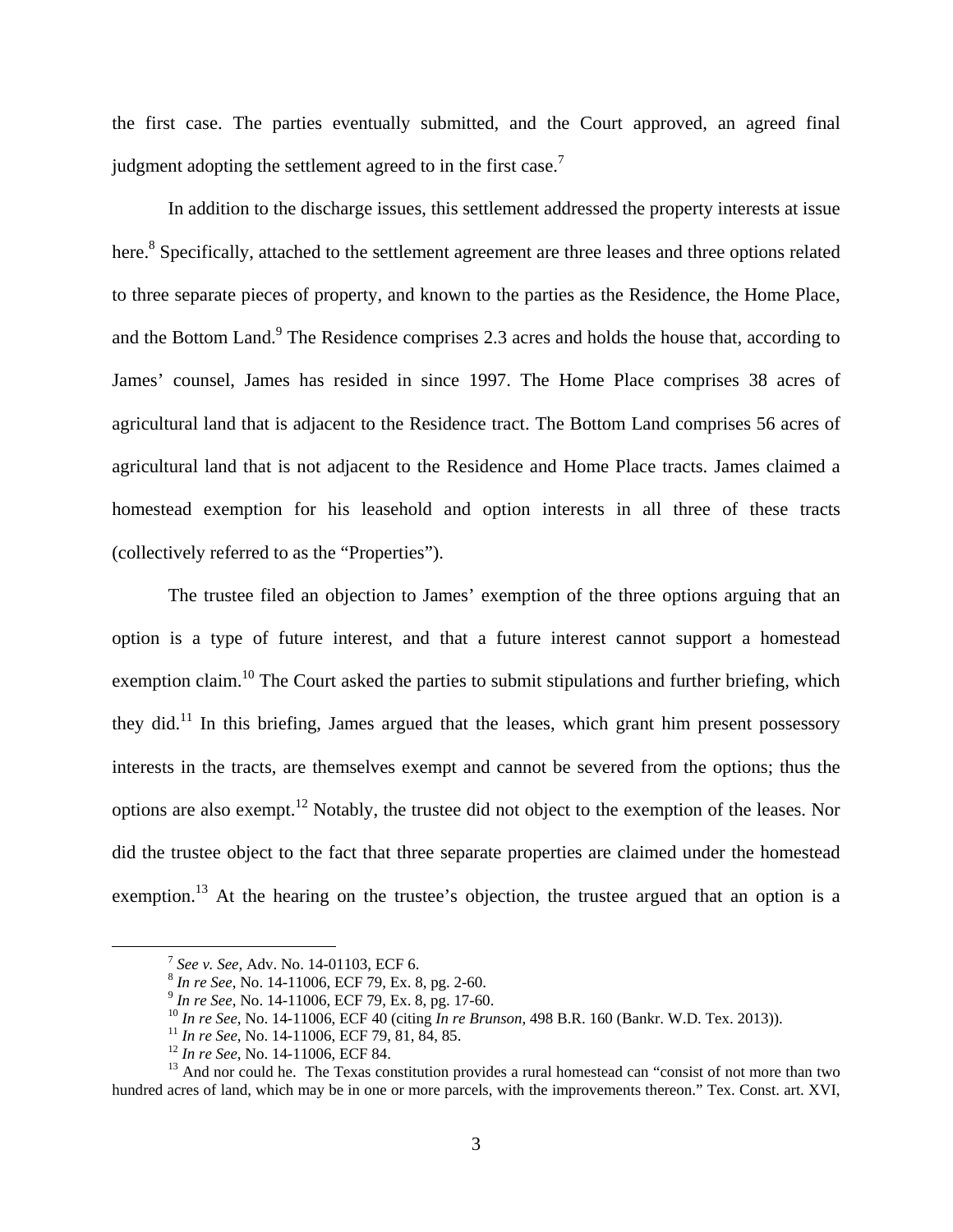future interest that cannot be exempted and that a debtor cannot transform non-exempt property into exempt property by simply listing both in the same piece of paper.

## **C. Three tracts of land; three sets of leases and options**

The option to purchase the Residence was originally entered into and recorded in 1999,  $14$ and James has been living in a house located on the Residence property since 1997. The remaining leases and options were entered into as part of the settlement between Vlasta and James, and the Residence option was modified in the settlement agreement to specify when and how James was to give notice of his intent to exercise the option.<sup>15</sup> All of the leases and options were expressly incorporated into the settlement agreement.<sup>16</sup>

The material terms of each of the leases and options are largely the same. Each lease:

- Contains a twelve month term that automatically renews each year. James can decide not to renew any of the leases by giving Vlasta notice thirty days before the next term begins.
- Automatically renews, unless James is in default under the terms of the lease, or James has assigned or sublet any portion of the premises.
- Terminates automatically on the date of the death of Vlasta, and becomes a month-to-month lease that expires upon:
	- o termination of the lease;
	- o closing of the purchase of the premises by James under the option agreement;
	- o expiration of the option period; or
	- o sixty days after James exercises the option.
- Prohibits James from assigning or subleasing the property.

<sup>§ 51;</sup> *Rancho Oil Co. v. Powell*, 142 Tex. 63, 68 (Tex. 1943) ("[A] homestead may be in one or more parcels . . . . The different tracts may be entirely disconnected from the tract upon which the home, that is the dwelling place, is situated and may, under some facts, be remote therefrom").

<sup>&</sup>lt;sup>14</sup> In re See, No. 14-11006, ECF 79, Ex. 8, pgs. 26-30.<br><sup>15</sup> In re See, No. 14-11006, ECF 79, Ex. 8, pg. 3.<br><sup>16</sup> In re See, No. 14-11006, ECF 79, Ex. 8, pg. 3.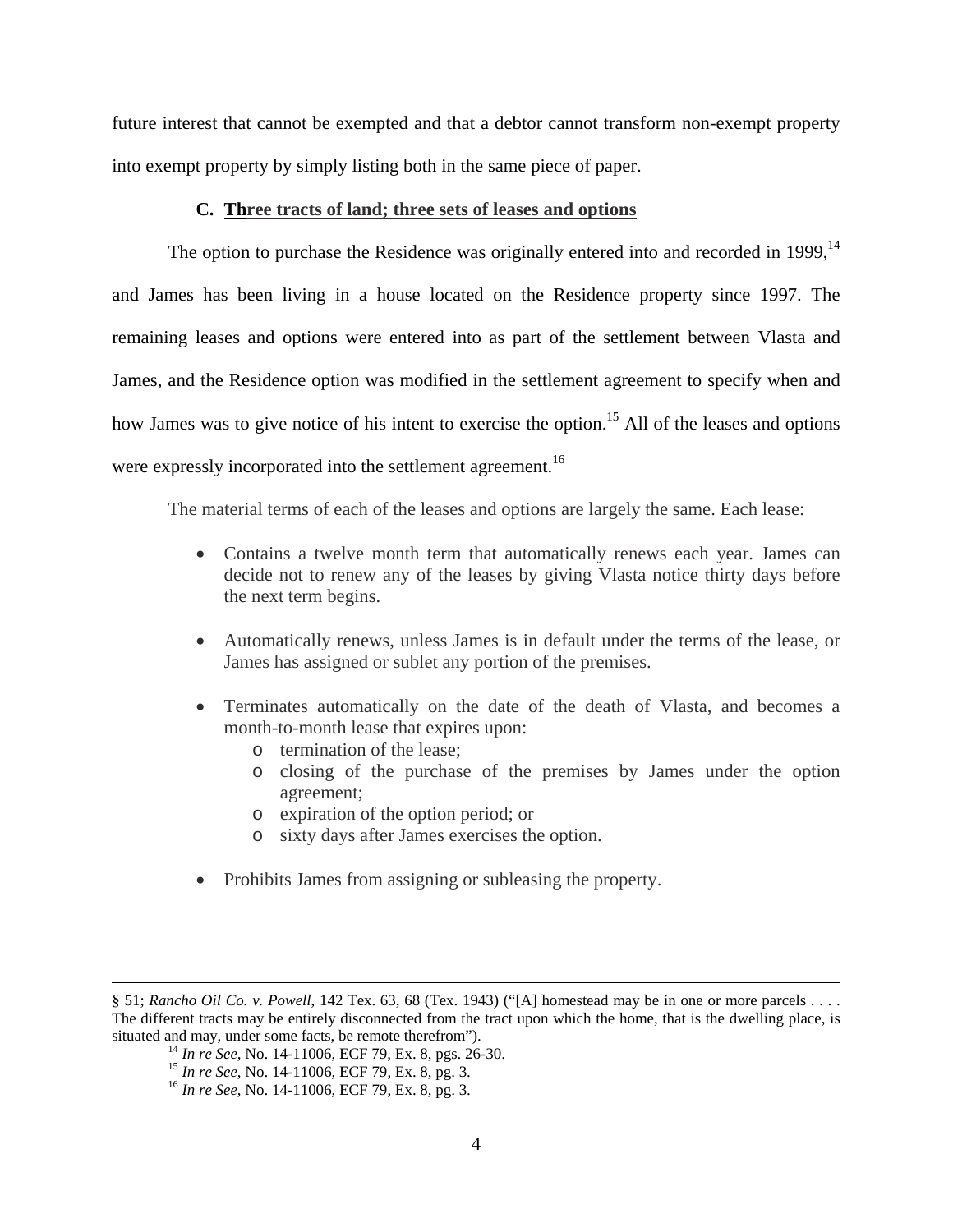Allows Vlasta, upon default, to terminate the lease and sue for possession or damages or both. $<sup>1</sup>$ </sup>

 Each of the three options provides for a term of 180 days commencing on the date of Vlasta's death and that the option cannot be assigned without Vlasta's approval.<sup>18</sup>

 The Home Place and Bottom Land leases differ from the Residence lease in a few ways. First, they provide that any cancellation of the lease is deemed a cancellation of the option<sup>19</sup> and James cannot recoup any rent paid for the lease.<sup>20</sup> Second, the Home Place and Bottom Land options provide that if James defaults under the lease, the option automatically terminates.<sup>21</sup> Finally, the Home Place and Bottom Land options also provide that the purchase price is determined by market value according to the Burleson County Appraisal District less the total amount of rent payments, $^{22}$  whereas the Residence option, which was entered into in 1999, sets the purchase price at  $$62,000.<sup>23</sup>$ 

## **II. LEGAL ANALYSIS**

James has opted to claim Texas state exemptions, as allowed by 11 U.S.C. § 522(b)(3). Subject to certain exceptions not applicable here, a Texas homestead is "exempt from seizure for the claims of creditors."<sup>24</sup> In fact, "[h]omesteads are favorites of the law, and are liberally construed by Texas courts."25 Under the Texas constitution, a rural homestead can "consist of not more than two hundred acres of land, which may be in one or more parcels, with the

 <sup>17</sup> *In re See*, No. 14-11006, ECF 79, Ex. 8, pgs. 17-23 (Residence lease); 31-34 (Home Place lease); 46-49 (Bottom Land lease). 18 *In re See*, No. 14-11006, ECF 79, Ex. 8, pgs. 26 (Residence option); 37 (Home Place lease); 52 (Bottom

Land lease).<br> $\frac{19}{19}$  In re See, No. 14-11006, ECF 79, Ex. 8, pgs. 32 (Home Place lease); 47 (Bottom Land lease).

<sup>&</sup>lt;sup>20</sup> In re See, No. 14-11006, ECF 79, Ex. 8, pgs. 33 (Home Place lease); 48 (Bottom Land lease).<br><sup>21</sup> In re See, No. 14-11006, ECF 79, Ex. 8, pgs. 37 (Home Place lease); 53 (Bottom Land lease).<br><sup>22</sup> In re See, No. 14-1100

<sup>25</sup> *Perry v. Dearing (In re Perry)*, 345 F.3d 303, 316 (5th Cir. 2003).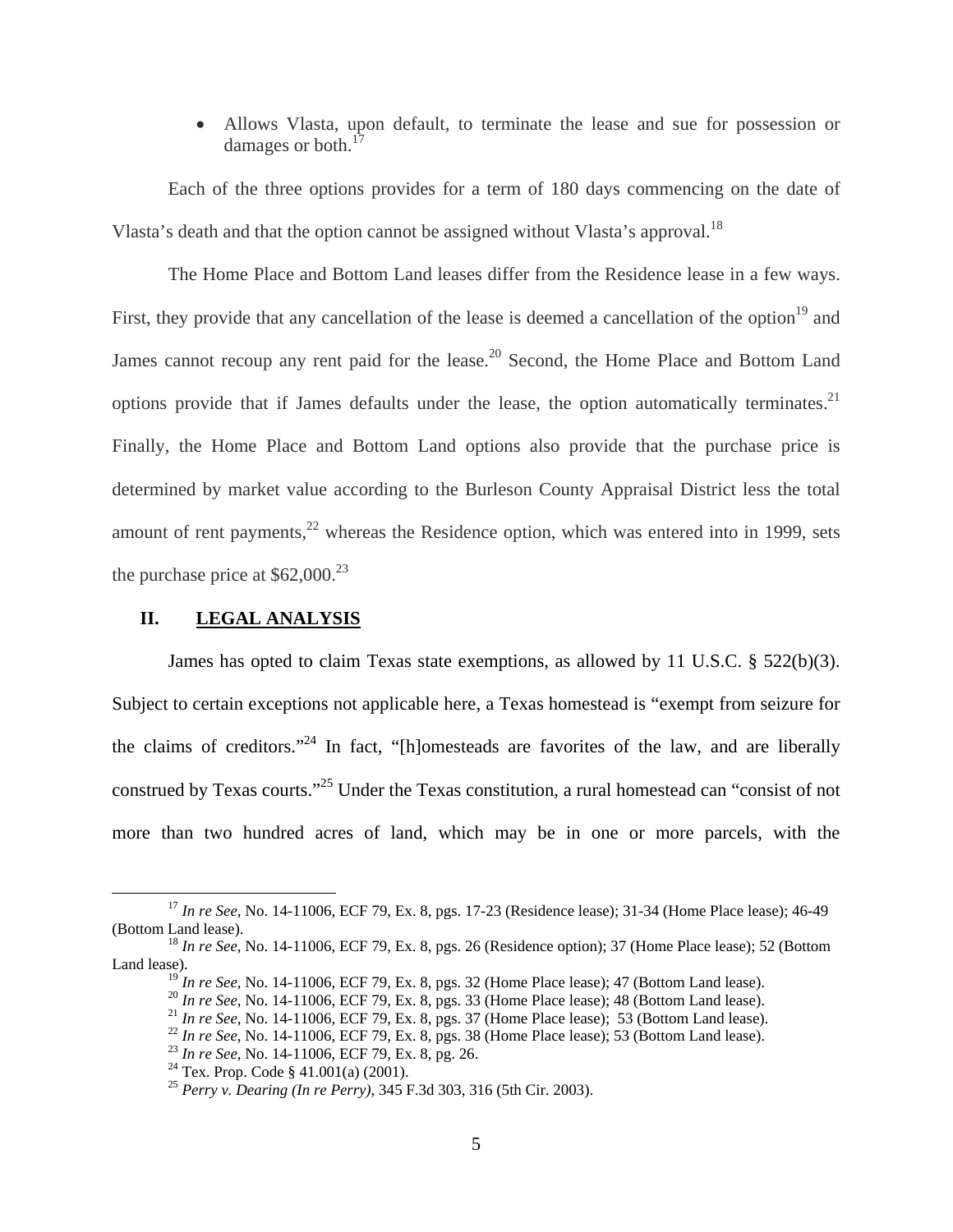improvements thereon."26 In fact, a debtor may exempt separate and disconnected tracts of land, as long as they do not exceed 200 acres.<sup>27</sup> To exempt separate tracts of land, the debtor just needs to "reside on part of the property and use the property for purposes of a home" and use the other tracts "for the support of the family."<sup>28</sup>

The issue here is whether Texas homestead law permits James to exempt his options to purchase the Residence, the Home Place, and the Bottom Land. It is the trustee's burden to show that the claimed exemption is improper. $29$ 

## **A. The options are not present possessory interests**

Generally speaking, a debtor can only claim a homestead exemption in property if he has a present possessory interest in the property.<sup>30</sup> Although courts in Texas have held that an option to purchase land creates an interest in land, $31$  unsurprisingly, no court has found that an option creates a present possessory interest in land. An option to purchase land is akin to a future interest and future interests generally receive no protection under homestead law.<sup>32</sup> Here, the options, standing alone, do not give James a present possessory interest in the Properties and therefore, viewed on their own, cannot be exempted under Texas homestead law. The difficult

 $26$  Tex. Const. art. XVI, § 51.

<sup>&</sup>lt;sup>27</sup> *Rancho Oil Co. v. Powell*, 142 Tex. 63, 68 (Tex. 1943) ("[A] homestead may be in one or more parcels . . . . The different tracts may be entirely disconnected from the tract upon which the home, that is the dwelling place, is situated and may, under some facts, be remote therefrom.") 28 *Riley v. Riley*, 972 S.W.2d 149, 154 (Tex.App.—Texarkana 1998, no writ).

 $29$  Fed. R. Bankr. P. 4003(c).

<sup>30</sup> *In re Brunson*, 498 B.R. 160, 163 (Bankr. W.D. Tex. 2013) (citing *Laster v. First Huntsville Props.*, 826 S.W.2d 125, 130 (Tex. 1991) ("[O]ne who holds only a future interest in property with no present right to possession is not entitled to homestead protection in that property."))

<sup>&</sup>lt;sup>31</sup> *MPH Production Co., Inc. v. Smith, 2012 WL 1813467 (Tex App. —Texarkana 2012) (citing <i>Madera Prod. Co.*, 107 S.W.3d at 660 (venue dispute); *Hitchcock Props. v. Levering*, 776 S.W.2d 236, 238–39 (Tex.App. — Houston [1st Dist.] 1976, writ denied)). 32 *Brunson*, 498 B.R. at 163.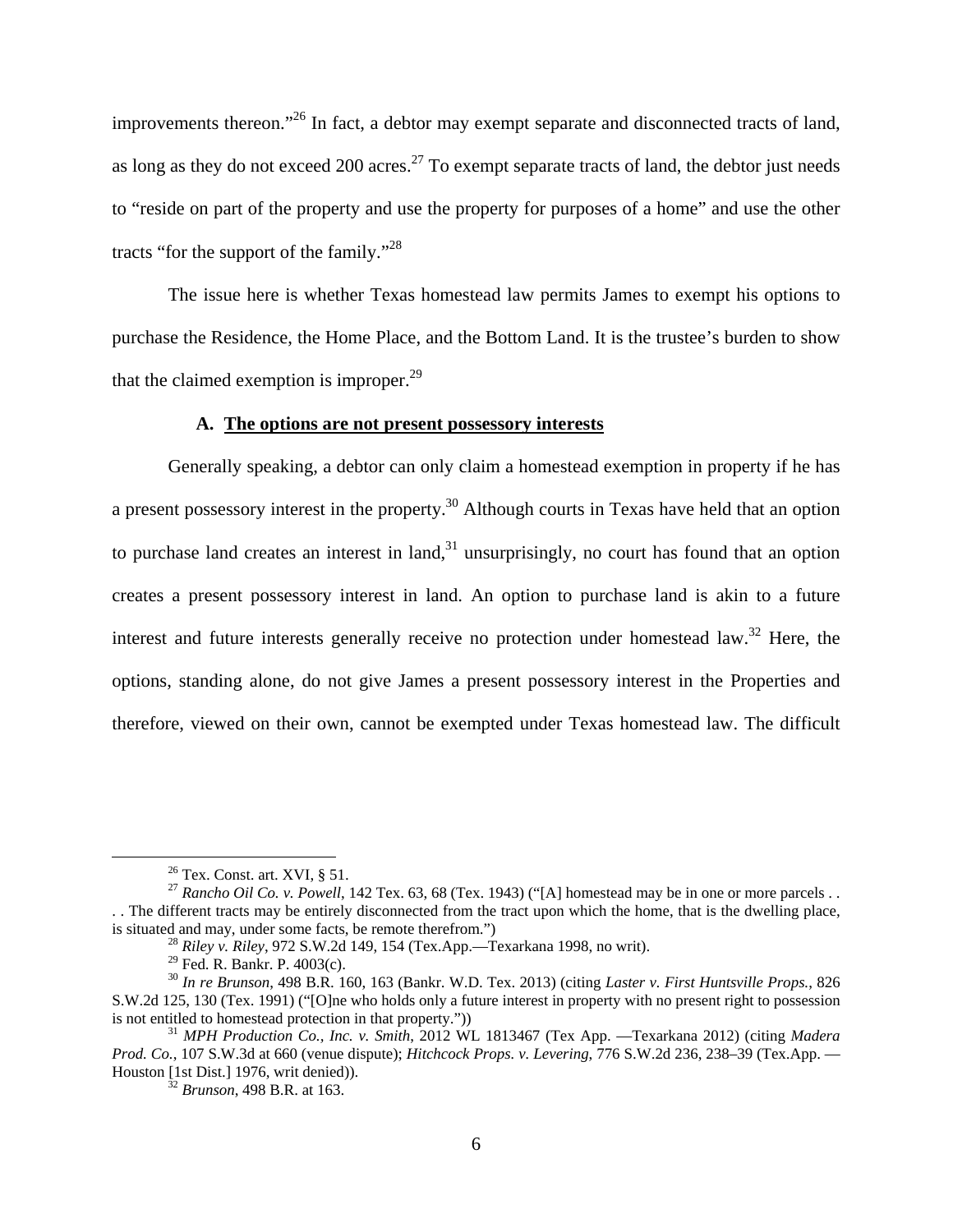question is whether the trustee can sever the options from the leases, which do grant James present possessory interests in the Properties.<sup>33</sup>

## **B. The options cannot be severed from the leases**

Under Texas law, according to the Fifth Circuit, "a severable contract 'includes two or more promises which can be acted on separately such that the failure to perform one promise does not necessarily put the promisor in breach of the entire agreement.<sup>"34</sup> In Texas, "a contract" is divisible, or severable, when one party's performance consists of more than one 'distinct and separate item and the price paid by the other party is apportioned to each item.<sup> $1.35$ </sup> Whether a contract can be severed depends primarily on:

- (1) the intention of the parties;
- (2) the subject matter of the agreement; and
- (3) the conduct of the parties.  $36$

These three aspects of the party's relationship, then, will determine whether each lease and option should be viewed as separate and independent agreements, or as one unified and unbreakable agreement.

 $33$  One could argue that James cannot claim a homestead exemption in the Residence Lease because (1) Vlasta claims a homestead interest in the same property and (2) the Residence Lease is non-exclusive because it specifically allows others to use the shop located on the property. However, the trustee did not make this argument. Besides, the undisputed facts suggest that Vlasta has no intention of returning to the property and James appears to

have exclusive possession of the rest of the property.<br><sup>34</sup> *Stewart Title Guaranty Co. v. Old Republic Nat'l Title Insurance*, 83 F.3d 735, 739 (5th Cir. 1996)<br>(quoting Black's Law Dictionary 1373-74 (6th ed. 1990).

<sup>&</sup>lt;sup>35</sup> Stewart Title Guaranty Co. v. Old Republic Nat'l Title Insurance, 83 F.3d 735, 739 (5th Cir. 1996). (citing *In re Ferguson*, 183 B.R. 122, 124 (Bankr. N.D. Tex. 1995) (quoting *Johnson v. Walker*, 824 S.W.2d 184,

<sup>&</sup>lt;sup>36</sup> Stewart Title Guaranty Co. v. Old Republic Nat'l Title Insurance, 83 F.3d 735, 739 (5th Cir. 1996); *Johnson v. Walker*, 824 S.W.2d 184, 187 (Tex.App—Forth Worth 1991, no writ).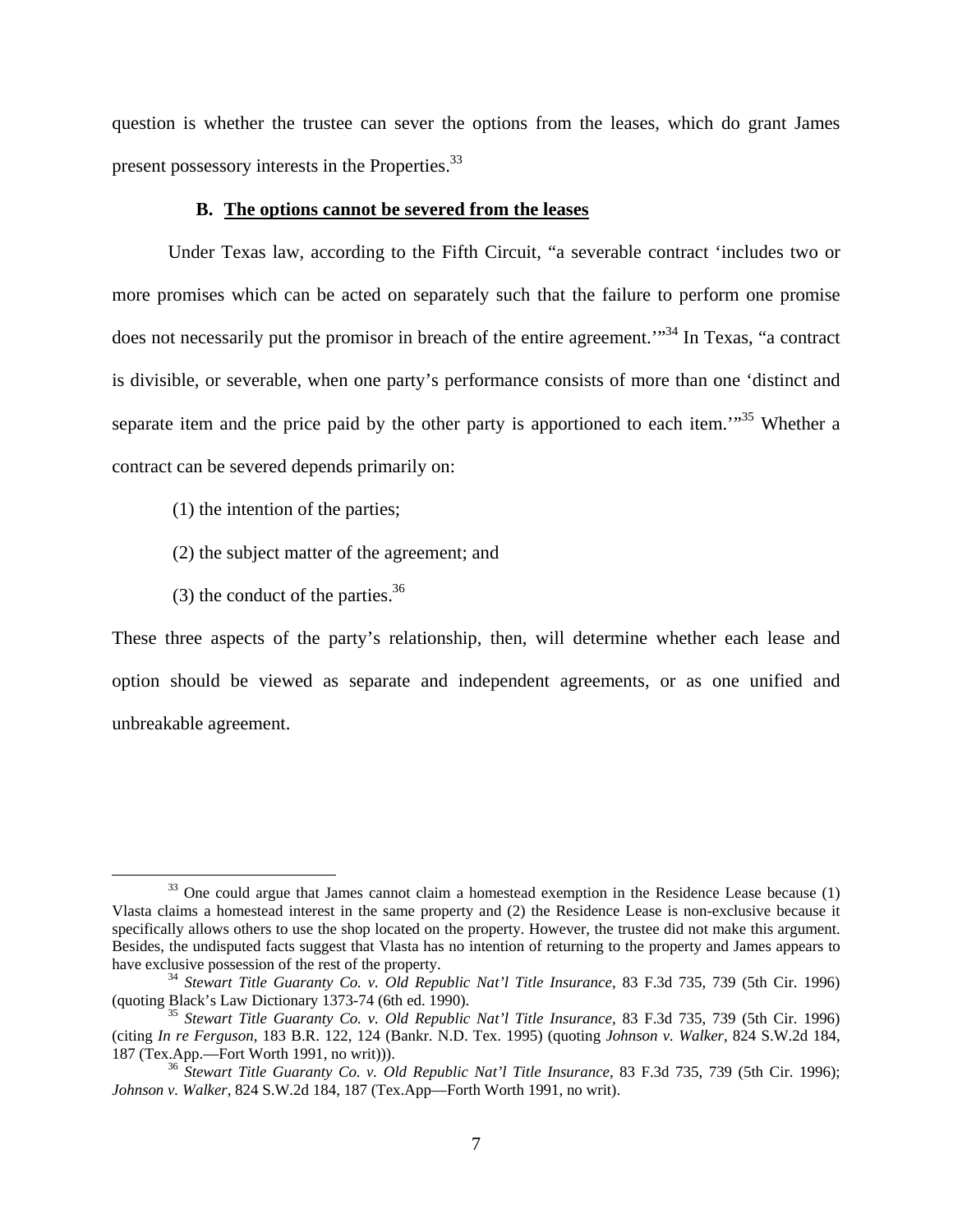## **1. Intent of the parties**

"[W]hether [an agreement] is entire or severable turns on the parties' intent at the time the agreement was executed, as determined by the language of the contract and the surrounding circumstances."37 The court should consider "whether or not the parties would have entered into the agreement absent the [severed] parts."<sup>38</sup>

The only direct evidence of the parties' intent on this issue is the language indicating that the leases and the option agreements are expressly incorporated into the umbrella document that covers all three tracts: the settlement agreement. The parties resolved protracted litigation by negotiating each of the documents referred to in, and made a part of, the settlement agreement and, absent testimony to the contrary (of which there was none), the Court will presume that each was a necessary part of the settlement, and that the parties therefore would not "have entered into the agreement absent the [options]."

In addition, the structure of the settlement agreement, and the language used in the documents, both provide a pretty clear, albeit indirect, indication of the parties' intent. The settlement agreement accomplishes two tasks that serve as consideration for each other but, upon closing of the settlement, are independent of one another. First, the settlement agreement establishes forbearance on collection of the judgment held by Vlasta against James. Second, the settlement agreement specifies the terms upon which James will have the right to rent, and ultimately buy, the Properties. The forbearance agreement contained in the settlement agreement

<sup>37</sup> *Nat'l Iranian Oil Co. v. Ashland Oil, Inc.*, 817 F.2d 326, 333 (5th Cir. 1987). 38 *McFarland v. Haby*, 589 S.W.2d 521, 524 (Tex.Civ.App.—Austin 1979, writ ref'd n.r.e.) (holding that contract was unseverable where party would not have signed contract absent illegal parts).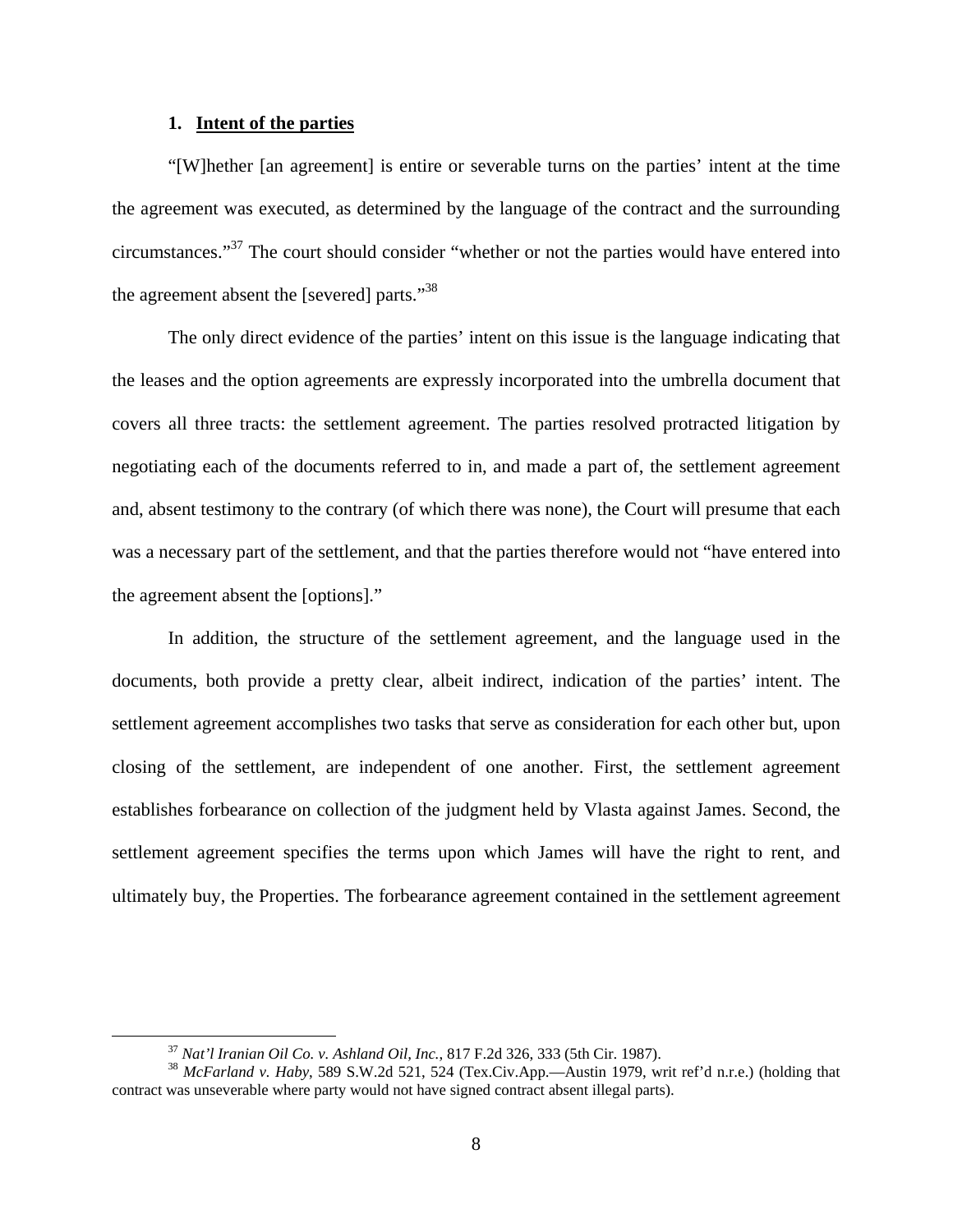is independent of the rights to lease and buy the Properties, in that a default on the forbearance agreement will not be a default under, or otherwise affect, the lease or the option.<sup>39</sup>

In contrast, the leases and options are closely related to each other. First, a default on the lease will allow Vlasta to terminate the lease and the option, at least as to the Home Place and Bottom Land properties. Second, the option terms for those two properties, while not directly specified in the lease, are in an addendum to the lease that is "made a part" of the lease. Finally, the option term for all three properties begins when each lease ends, on Vlasta's death. Thus, the fact that there is a cross-default clause and the fact that the term of one ends when the other begins means that they dovetail together and are intended to seamlessly operate to allow James to at first lease and then eventually buy the Properties. That the lease and option are expressly integrated, cross-defaulted (as to two of the tracts), and have back-to-back terms, strongly implies that the parties' intent was to make them integrated and non-severable.<sup>40</sup>

The fact that the Residence lease and option differ in some ways from the arrangements for the other two tracts does not alter this conclusion. In particular, the fact that a default under the Residence lease does not result in a default under the Residence option does not make this lease severable from this option. A default under the Residence Lease would imperil the homestead protection for all three tracts; thus, a cross-default clause is not necessary. Put another way, because James's possession of the Residence tract establishes the homestead protection for

 <sup>39</sup> *In re See*, No. 14-11006, ECF 79, Ex. 8, pgs. 2-3 (Vlasta's remedy if James fails to make his payments under the Judgment is set forth in paragraph 2 as follows: "In the event James fails to timely make [a payment on the Judgment], Vlasta may immediately and without further notice take all actions allowed by law to collect the remaining balance of the Judgment. James and Vlata agree that upon Vlasta's death, her executor . . . may offset the remaining amounts due under the Judgment against any distributions James is due from the See Family Trust or any inheritance available to James as a result of Vlasta's death.")

 $40$  In contrast, the lease/option arrangements were designed to operate independently of one another, in that performance on one tract is not dependent on performance on either of the other tracts. Thus, if James later determined that one tract was burdensome, he could elect to not renew the lease as to that tract, and not exercise the option for that tract, and yet retain his rights to lease and elect to buy the other two tracts. Of course, he will have to maintain his possession of the Residence tract to maintain homestead protection for all three tracts.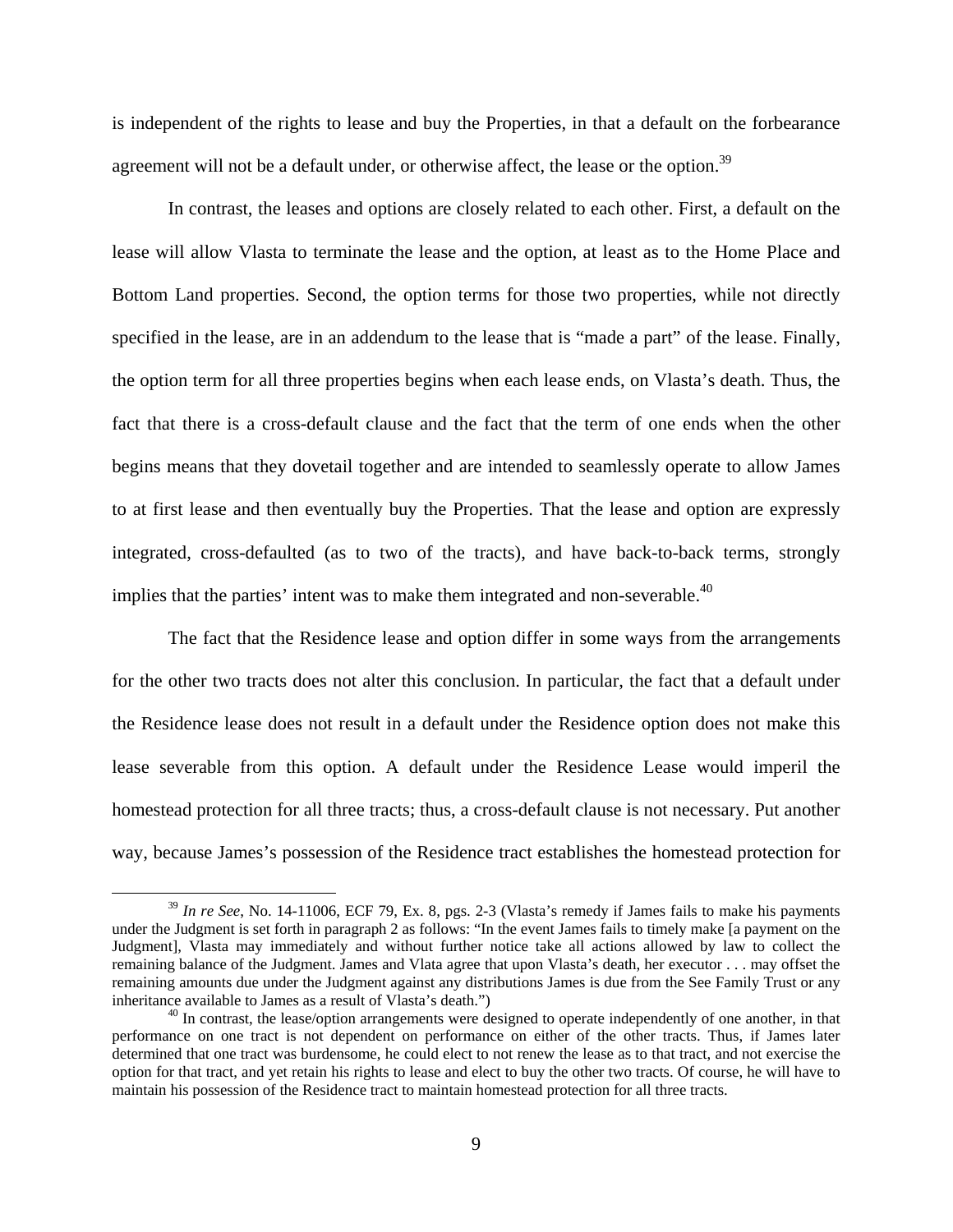the other two leases, the Residence lease is, as a matter of law, integral to the exercise of all three options.

### **2. Subject matter of the agreement**

The subject matter is the transfer of an interest in several pieces of property to James, and his retention of that interest as a homestead, as part consideration for the settlement. Taken together, the leases grant James a present possessory interest in the property, while the options give James future interests in the form of options to purchase the properties on Vlasta's death. Even though the parties structured the transfer of the property to convey it to James in two stages, the subject matter of the documents is the same: the transfer of an interest in property. And that transfer can only happen if the lease and option both operate one after the other.

From a broader perspective, the settlement renders a debt owed by James to Vlasta nondischargeable. But James's failure to make payments on that debt is not an event of default on the leases, nor will it vitiate the options. This suggests that while Vlasta did not want James's default on the judgment payments to prevent him from getting the properties upon her death, she did want James to earn ownership of the Properties by at least making his payments under the leases during her lifetime. And, again, James cannot get ownership in the manner intended by the settlement unless both lease and option operate together.

Thus, the subject matter of the agreement can only be accomplished if the leases and options are treated as one non-severable agreement.

#### **3. Conduct of the parties**

The parties' conduct in completing the settlement is instructive. The settlement was reached on the eve of trial. The parties appeared at a status conference and announced the terms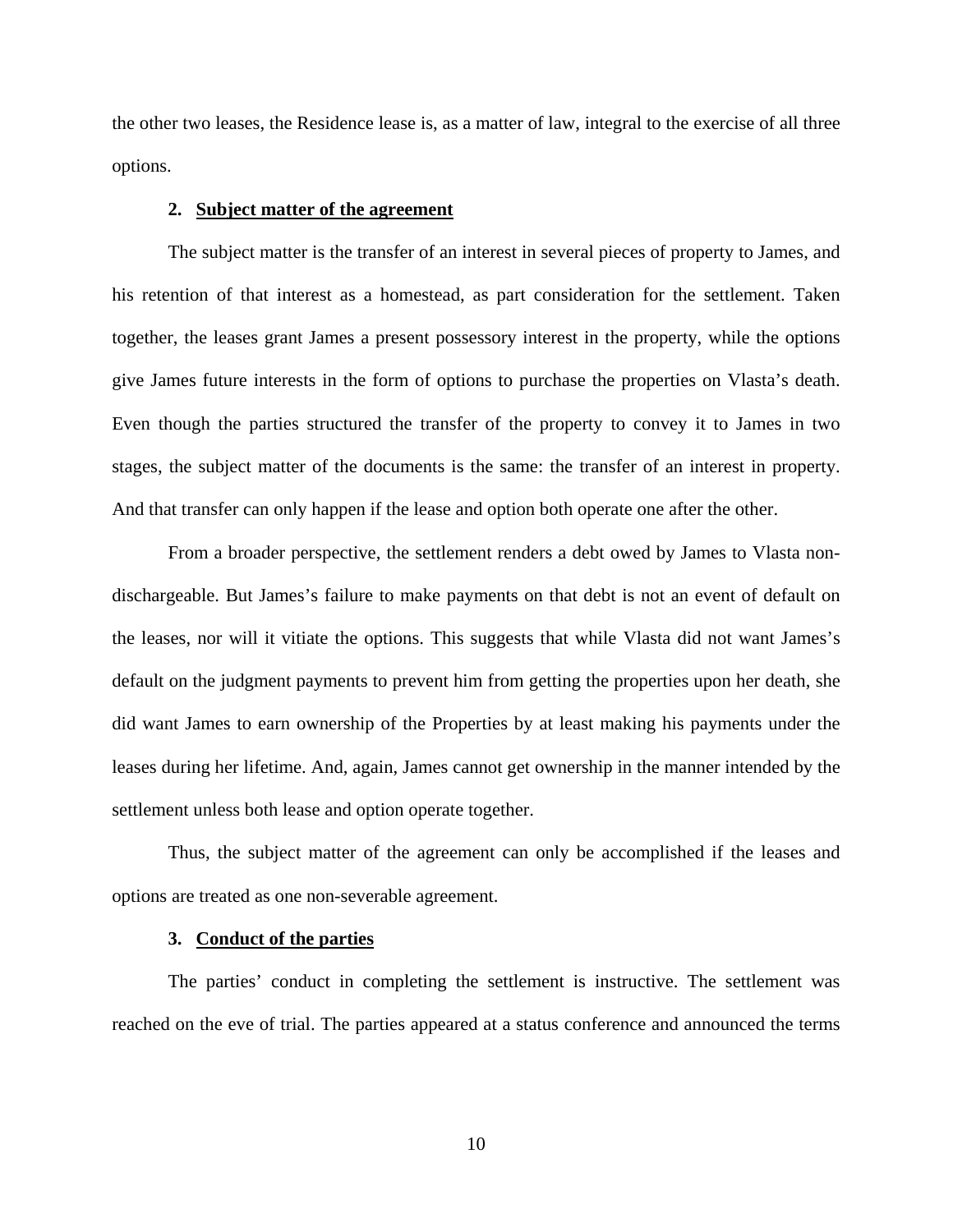of a Rule 11 settlement agreement under seal.<sup>41</sup> Shortly thereafter, Vlasta filed a motion that sought to enforce the terms of the Rule 11 agreement because a dispute arose over when James would have the option of purchasing the Properties. James wanted the option to purchase the Properties immediately and Vlasta argued that they had previously agreed that he would have the option to purchase the Properties only upon her death.<sup>42</sup> The Court entered an order that compelled James to sign the settlement agreement drafted by Vlasta, which gave James the option to purchase the Properties upon Vlasta's death.<sup>43</sup> Thus, there was no dispute that James would have the option to buy the Properties; the only question was when. At Vlasta's insistence, the options would not commence until after her death, and until then James would be limited to a right to lease the Properties. In this way, the leases and options were integral to the final and conclusive resolution of the dispute.

## **C. Because the leases are exempt, the non-severable options are also exempt**

The trustee argues that even if the options are integrated with the leases, the Court should nonetheless carve away any non-exempt property from the exempt lease and let him sell it. The trustee analogized the situation in this case to a situation where a single deed conveys two properties across town from one another to a debtor and the debtor resides in one of them. The trustee asserts that if the Court allows James to exempt the options because they are integrated with the leases, it would be like allowing the debtor in his analogy to exempt both houses even though he only resided in one of them. The Court disagrees.

In the trustee's analogy, the debtor would never be able to claim a homestead exemption in both properties because he does not have a present possessory interest in the non-residence

<sup>41</sup> *See v. See*, Adv. No. 11-01243, ECF 174. 42 *See v. See*, Adv. No. 11-01243, ECF 182. 43 *See v. See*, Adv. No. 11-01243, ECF 193.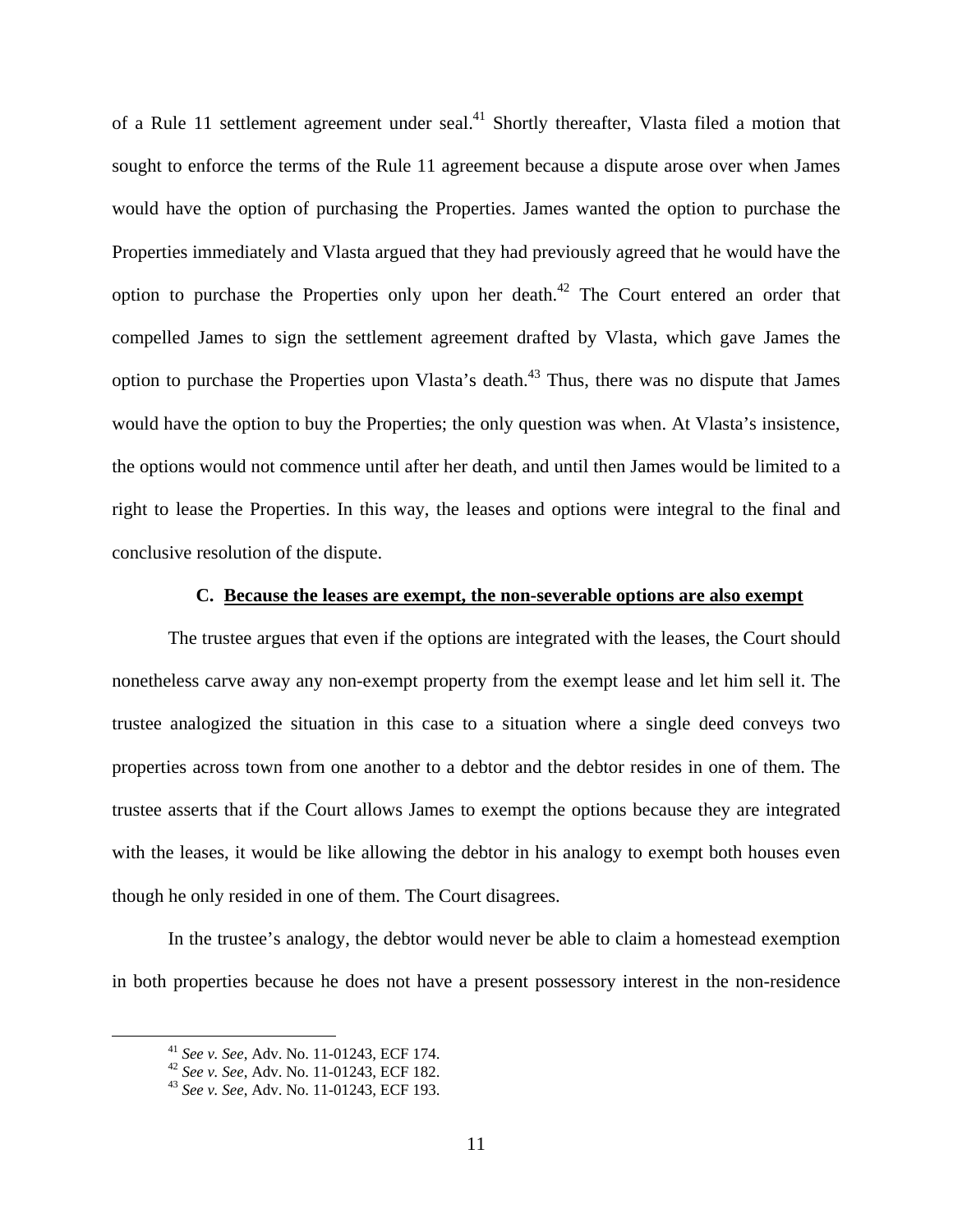property. But unlike the debtor in the trustee's analogy, James does have the requisite possessory interest in all of the Properties here. James has been residing on the Residence tract since 1997 and is using the other tracts to farm in support of his family. Thus, all three tracts are properly included in his exempt homestead by virtue of the leases. Although the options are future interests, they are future interests in the same properties that are subject to the exempt leaseholds. Because the leases and options are integrated and cannot be severed, the present possessory interests in the properties are effectively merged with the future interests and James can properly exempt both.<sup>44</sup>

The trustee points out that this Court in *Brunson* and the bankruptcy court in *Aguirre* both Western District cases—refused to allow a debtor to exempt a future interest by virtue of a present possessory interest.45 However, in both *Brunson* and *Aguirre*, the debtor's present possessory interest in the property was subject to a life estate. The determinative issue in both cases was that there could be a "gap" in between the debtor's leasehold and future interests if the life estate holder wished to exclude the debtor from the property. That is not the case here. James' leasehold interest is not subject to a life estate and, absent default under the leases, Vlasta has no right to exclude James from the Properties; thus, there is no gap between James' leasehold interests and options.

Also unlike the trustee's analogy, the Court is not finding that a debtor can transform a non-exempt interest into an exempt interest merely by linking it with an exempt interest in the same piece of paper. The Court is instead ruling that on the facts before it, the debtor's future

 <sup>44</sup> *See In re Eskew*, 233 B.R. 708 (Bankr. W.D. Tex. 1998) (finding that the debtor's sole possession of the property by virtue of a lease merged with his future interest in the property so the future interest could be exempted). 45 *In re Brunson*, 498 B.R. 160, 163 (Bankr. W.D. Tex. 2013); *In re Aguirre,* No. 12–51304 (Bankr.W.D.Tex.2012) (King, C.J.).